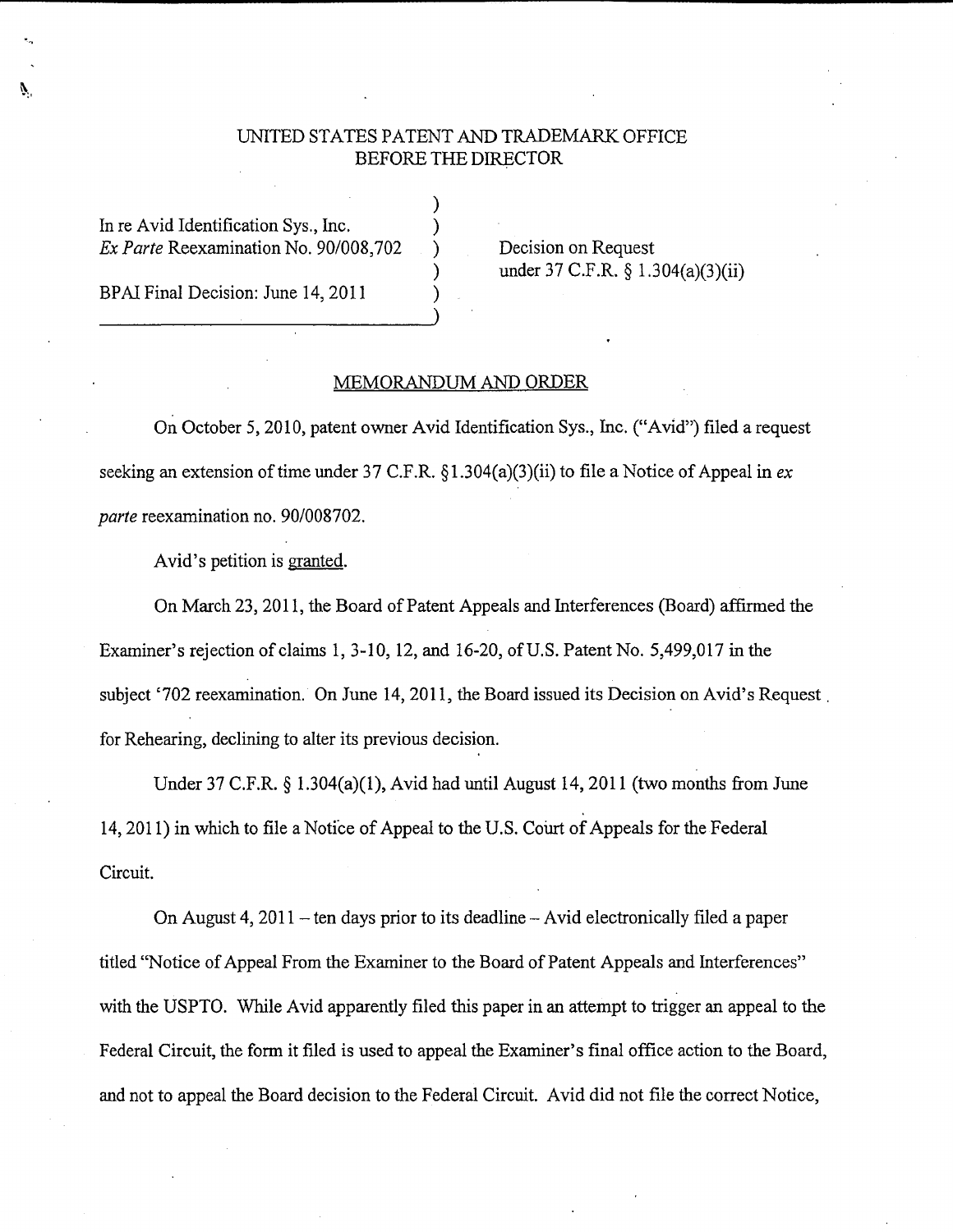or attempt to remedy its incorrect attempt to trigger an appeal, prior to the August 14, 2011 deadline. On September, 9, 2011, Avid filed the underlying Request for Extensions of Time to Seek Judicial Review in which to properly file the Notice of Appeal to the Federal Circuit.

V.

The Director may extend the time for filing a civil action or appeal "after the expiration of the period for filing an appeal or commencing a civil action upon a showing that the failure to act was the result of excusable neglect." 37 C.F.R.  $\S$  1.304(a)(3)(ii). The Director has delegated the authority to decide such requests to the Solicitor. MPEP  $\S$  1002.02(k)(3). In determining excusable neglect, the PTO applies the standard used by the Federal Courts. MPEP  $\S$  1216. The determination of whether failing to properly file a civil action or appeal within the proscribed time period is the result of "excusable neglect" is "an equitable one, taking account of all relevant circumstances surrounding the party's omission. These include ... the danger of prejudice to [another party], the length of the delay and its potential impact on judicial proceedings, the reason for the delay, including whether it was within the reasonable control of the movant, and whether the movant acted in good faith." *Pioneer Inv. Servs. v. Brunswick Assocs. Ltd. P'ship*, 507 U.S. 380,'395 (1993).

Examining the most critical factor  $-$  the reason for the failing to file a proper notice of appeal within the two-month window set forth at 37 C.F.R.  $\S 1.304$  – the Director observes that Avid did attempt to file its Notice of Appeal within that window; Avid simply filed the wrong paper. In support of its request for additional time to file the correct Notice, Avid's attorney, David Abel, declares that the paper filed on August 4, 2011, was "intended [ed to initiate an appeal" to the Federal Circuit. Abel Decl.  $\mathbb{I}$  3. As the Request explains, "the error was a mistake in selection of the form." Req.  $\P$  4. Avid's timely, but incorrect, attempt to give notice of its

2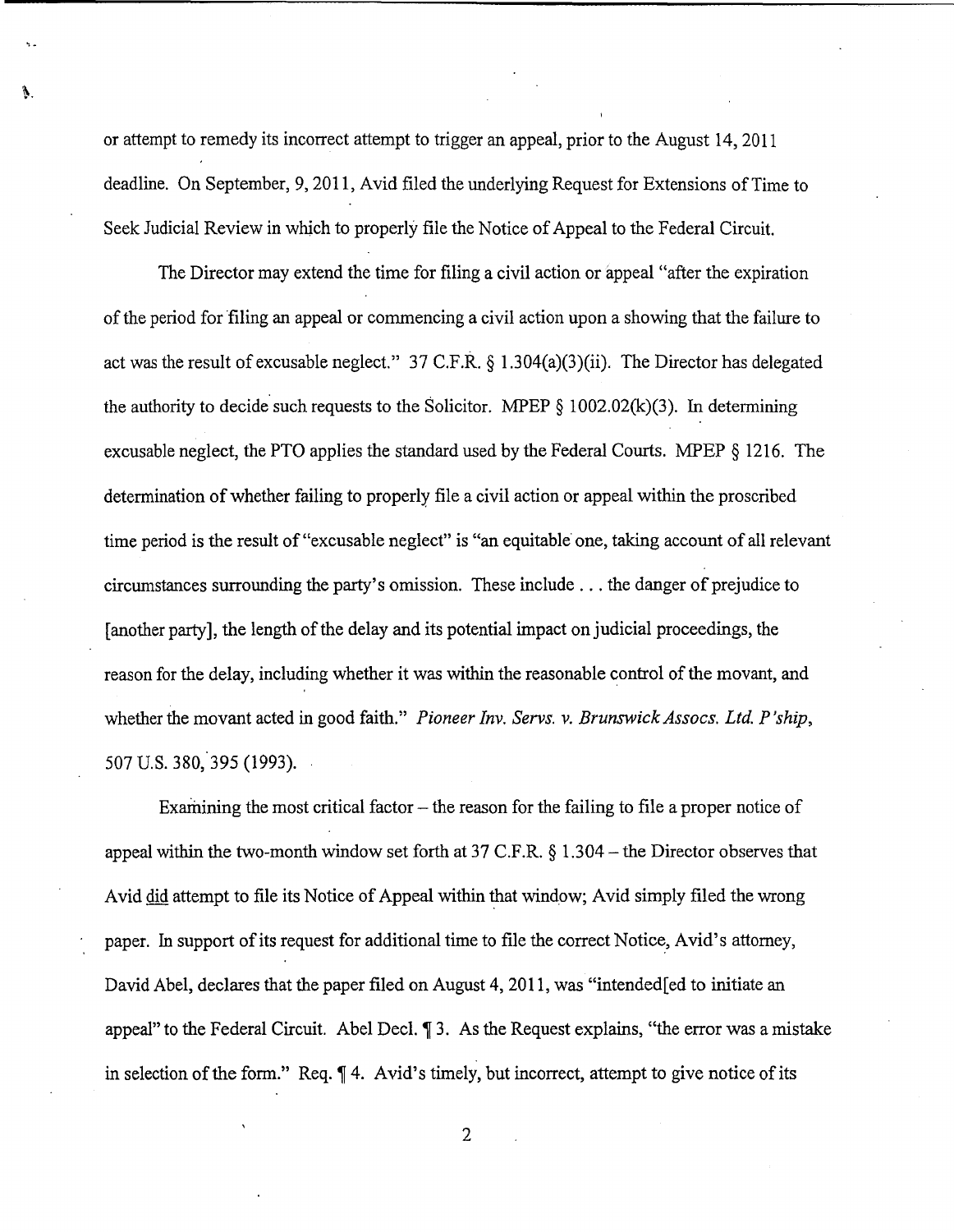appeal before the filing deadline reflects a critical difference between the facts here, and those seen in other "excusable neglect" cases involving seemingly simple errors. *See, e.g., US. For and on Behalf of R&R Mechanical, Inc.* v. *St. Paul Fire & Marine Ins. Co.,* 1994 WL 504407, 36 F.3d 1106 (10th Cir. Sept. 15, 1994) (unpublished opinion). Unlike other situations where the reason for the delay undercut finding excusable neglect, Avid's diligence in both adhering to the filing period, and timely correcting its error, does not indicate ignorance or flaunting of the USPTO rules governing appeals to the Federal Circuit. *Graphic Communications Int'l Union*, *Local 12-Nv. Quebecor Printing Providence, Inc.,* 270 F.3d 1, 5-6 (1st Cir. 2001) (counsel's ignorance of rule governing time to file appeal is not excusable neglect, applying *Pioneer); cf Anheuser-Busch, Inc. v. Mambo Seafood #1, Inc.,* TTAB Opp.# 91160250 (Entry #76) (Aug. 31, 2009) (denying request for time extension under "excusable neglect" standard where parties' explanation was not based upon a "reasonable or plausible" reading of relevant regulations). Toward that end, the paper Avid filed is at least facially related to pursuing an appeal (albeit to the Board, and not from the Board).

Further, application of the *Pioneer* factors must reflect a weighing of all relevant considerations. And those additional factors counsel in favor of granting the extension in this case. Mr. Abel declares that he reviewed the reexamination file in late August – not long after the incorrect Notice of Appeal was filed – and immediately set to discover the proper course for remedying the error. Abel Decl.  $\P$ 4-5. The instant Request for additional time to file the correct paper was filed shortly thereafter, on September 9, 2011. Thus, Avid's prompt discovery of the error, and attempt to remedy it, strongly indicates good faith in attempting to comply with USPTO regulations and related statutory provisions.

3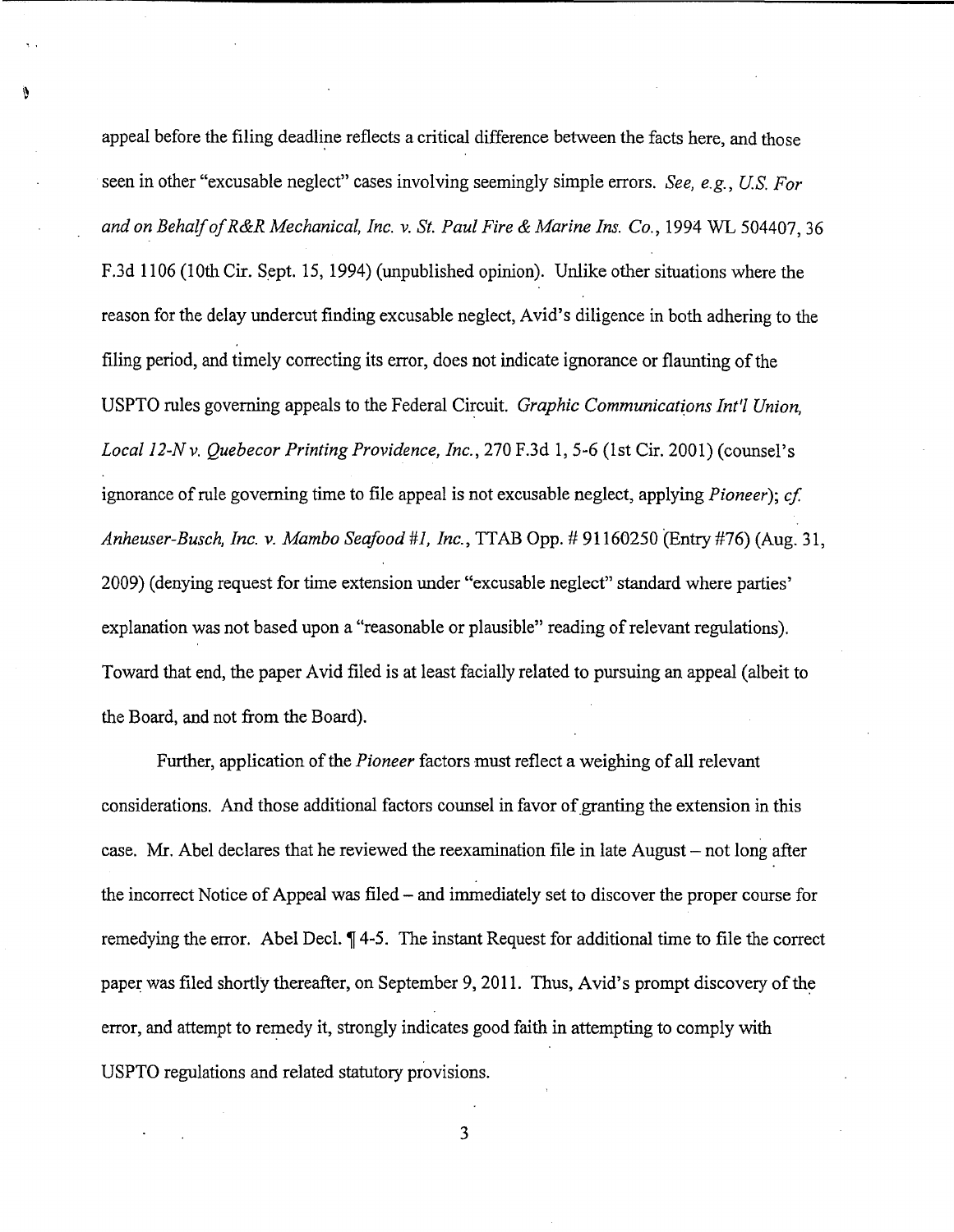There does not appear to be any prejudice to another private party, or impact on judicial proceedings. The '017 patent involved in the underlying '702 reexamination here is the subject of district court litigation *(Allflex USA, Inc. v. AVID Identification Sys., Inc.,* (C.D. Cal. 06- 1109) ). Final judgment on various issues was entered by the district court on August 27, 2011. *See* Exh. B to Avid's Request. AVID has since appealed the district court's orders to the Federal Circuit. PACER Entry #787 (Sept. 21, 2011). While there appears to be an overlap between the issues addressed by the district court and USPTO (in particular, construction of the same claim limitations), there is no indication that permitting AVID to appeal the Board's patentability decision here will directly impact, or otherwise delay, its appeal from the district court litigation. That AVID's appeal from the district court ruling will not apparently raise any issues of patentability strengthens that conclusion. Lastly, because the underlying reexamination proceeding here was conducted *ex parte,* granting additional time for Avid to perfect its appeal will not directly prejudice another private party.

Given these considerations, the Director concludes that the balance of the *Pioneer* factors weighs in favor of granting the extension.

4